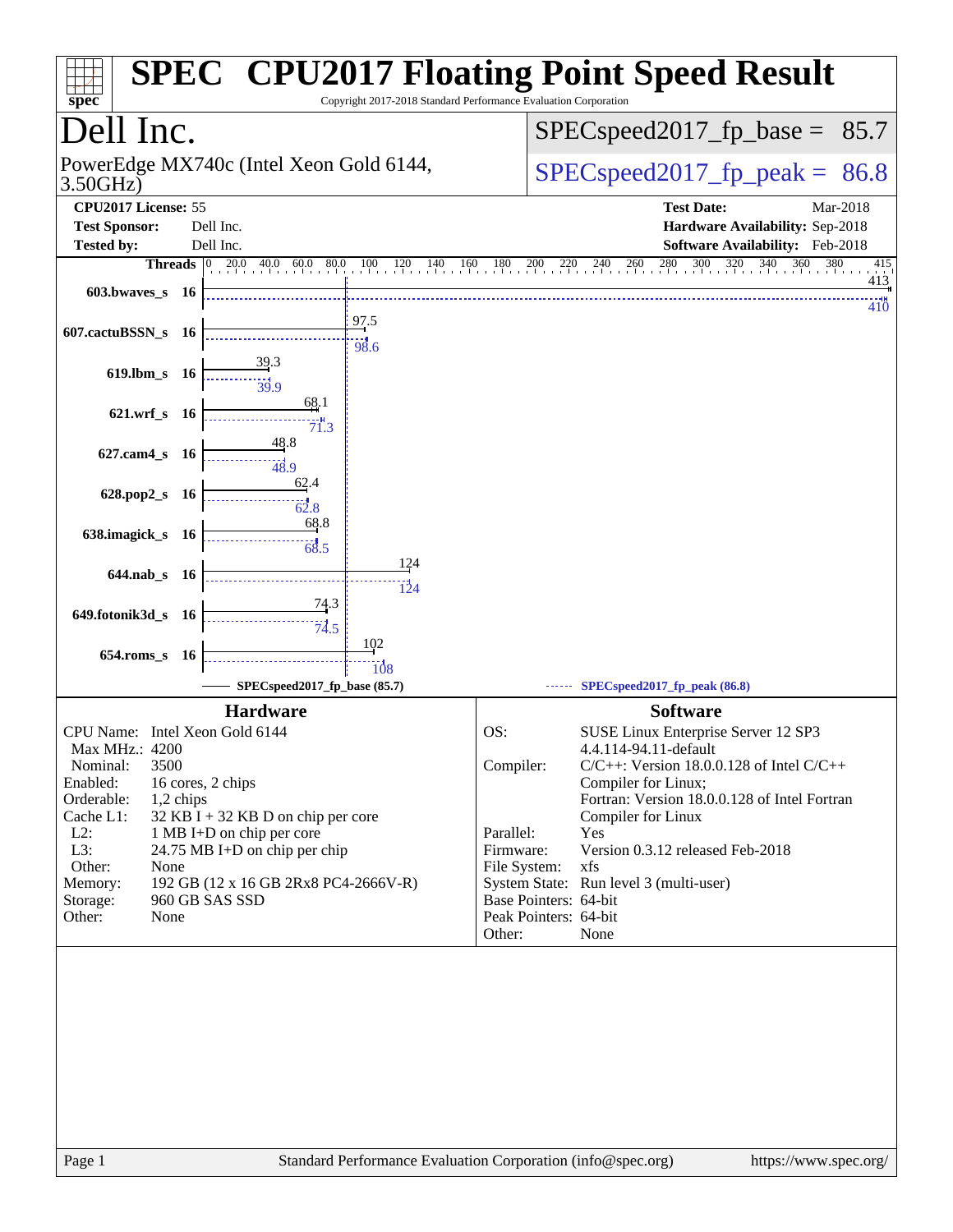

Copyright 2017-2018 Standard Performance Evaluation Corporation

## Dell Inc.

3.50GHz) PowerEdge MX740c (Intel Xeon Gold 6144,  $\vert$  [SPECspeed2017\\_fp\\_peak =](http://www.spec.org/auto/cpu2017/Docs/result-fields.html#SPECspeed2017fppeak) 86.8

 $SPECspeed2017<sub>fp</sub> base = 85.7$ 

**[CPU2017 License:](http://www.spec.org/auto/cpu2017/Docs/result-fields.html#CPU2017License)** 55 **[Test Date:](http://www.spec.org/auto/cpu2017/Docs/result-fields.html#TestDate)** Mar-2018 **[Test Sponsor:](http://www.spec.org/auto/cpu2017/Docs/result-fields.html#TestSponsor)** Dell Inc. **[Hardware Availability:](http://www.spec.org/auto/cpu2017/Docs/result-fields.html#HardwareAvailability)** Sep-2018 **[Tested by:](http://www.spec.org/auto/cpu2017/Docs/result-fields.html#Testedby)** Dell Inc. **[Software Availability:](http://www.spec.org/auto/cpu2017/Docs/result-fields.html#SoftwareAvailability)** Feb-2018

#### **[Results Table](http://www.spec.org/auto/cpu2017/Docs/result-fields.html#ResultsTable)**

|                            | <b>Base</b>    |                |       |                |       |                | <b>Peak</b> |                |                |              |                |              |                |              |
|----------------------------|----------------|----------------|-------|----------------|-------|----------------|-------------|----------------|----------------|--------------|----------------|--------------|----------------|--------------|
| <b>Benchmark</b>           | <b>Threads</b> | <b>Seconds</b> | Ratio | <b>Seconds</b> | Ratio | <b>Seconds</b> | Ratio       | <b>Threads</b> | <b>Seconds</b> | <b>Ratio</b> | <b>Seconds</b> | <b>Ratio</b> | <b>Seconds</b> | <b>Ratio</b> |
| 603.bwayes s               | 16             | 143            | 413   | 143            | 414   | 143            | 412         | 16             | 144            | 408          | 144            | 410          | 143            | 411          |
| 607.cactuBSSN s            | 16             | 172            | 97.1  | 171            | 97.5  | 171            | 97.6        | 16             | 170            | 97.9         | <u>169</u>     | 98.6         | 168            | 99.0         |
| $619.1$ bm s               | 16             | 133            | 39.3  | <u>133</u>     | 39.3  | 133            | 39.4        | 16             | 131            | 39.9         | <b>131</b>     | <u>39.9</u>  | 130            | 40.2         |
| $621$ wrf s                | 16             | 194            | 68.1  | 203            | 65.2  | 191            | 69.1        | 16             | 186            | 71.3         | 187            | 70.7         | 182            | 72.6         |
| $627$ .cam4 s              | 16             | 182            | 48.6  | 182            | 48.8  | 181            | 48.8        | 16             | 181            | 48.9         | 181            | 49.1         | 181            | 48.9         |
| $628.pop2_s$               | 16             | 190            | 62.5  | 190            | 62.4  | 191            | 62.2        | 16             | 189            | 62.8         | 191            | 62.2         | 188            | 63.2         |
| 638.imagick_s              | 16             | 210            | 68.8  | 210            | 68.8  | 211            | 68.3        | 16             | 210            | 68.8         | 213            | 67.9         | 211            | 68.5         |
| $644$ .nab s               | 16             | 141            | 124   | 141            | 124   | 141            | 124         | 16             | 141            | 124          | 141            | 124          | 141            | 124          |
| 649.fotonik3d s            | 16             | 123            | 74.3  | 124            | 73.8  | 122            | 74.9        | 16             | 123            | 74.3         | <u>122</u>     | 74.5         | 122            | 74.6         |
| $654$ .roms s              | 16             | 154            | 102   | 153            | 103   | 154            | 102         | 16             | 146            | 108          | 145            | 109          | 146            | 108          |
| $SPECspeed2017_fp\_base =$ |                |                | 85.7  |                |       |                |             |                |                |              |                |              |                |              |

**[SPECspeed2017\\_fp\\_peak =](http://www.spec.org/auto/cpu2017/Docs/result-fields.html#SPECspeed2017fppeak) 86.8**

Results appear in the [order in which they were run.](http://www.spec.org/auto/cpu2017/Docs/result-fields.html#RunOrder) Bold underlined text [indicates a median measurement](http://www.spec.org/auto/cpu2017/Docs/result-fields.html#Median).

#### **[Operating System Notes](http://www.spec.org/auto/cpu2017/Docs/result-fields.html#OperatingSystemNotes)**

Stack size set to unlimited using "ulimit -s unlimited"

#### **[General Notes](http://www.spec.org/auto/cpu2017/Docs/result-fields.html#GeneralNotes)**

Environment variables set by runcpu before the start of the run: KMP\_AFFINITY = "granularity=fine,compact" LD\_LIBRARY\_PATH = "/root/cpu2017/lib/ia32:/root/cpu2017/lib/intel64:/root/cpu2017/je5.0.1-32:/root/cpu2017/je5.0.1-64" OMP\_STACKSIZE = "192M"

 Binaries compiled on a system with 1x Intel Core i7-4790 CPU + 32GB RAM memory using Redhat Enterprise Linux 7.4 Yes: The test sponsor attests, as of date of publication, that CVE-2017-5754 (Meltdown) is mitigated in the system as tested and documented.

 Yes: The test sponsor attests, as of date of publication, that CVE-2017-5753 (Spectre variant 1) is mitigated in the system as tested and documented.

 Yes: The test sponsor attests, as of date of publication, that CVE-2017-5715 (Spectre variant 2) is mitigated in the system as tested and documented.

Transparent Huge Pages enabled by default

Prior to runcpu invocation

Filesystem page cache synced and cleared with:

sync; echo 3> /proc/sys/vm/drop\_caches

#### **[Platform Notes](http://www.spec.org/auto/cpu2017/Docs/result-fields.html#PlatformNotes)**

 BIOS settings: Sub NUMA Cluster Disabled Virtualization Technology Disabled

**(Continued on next page)**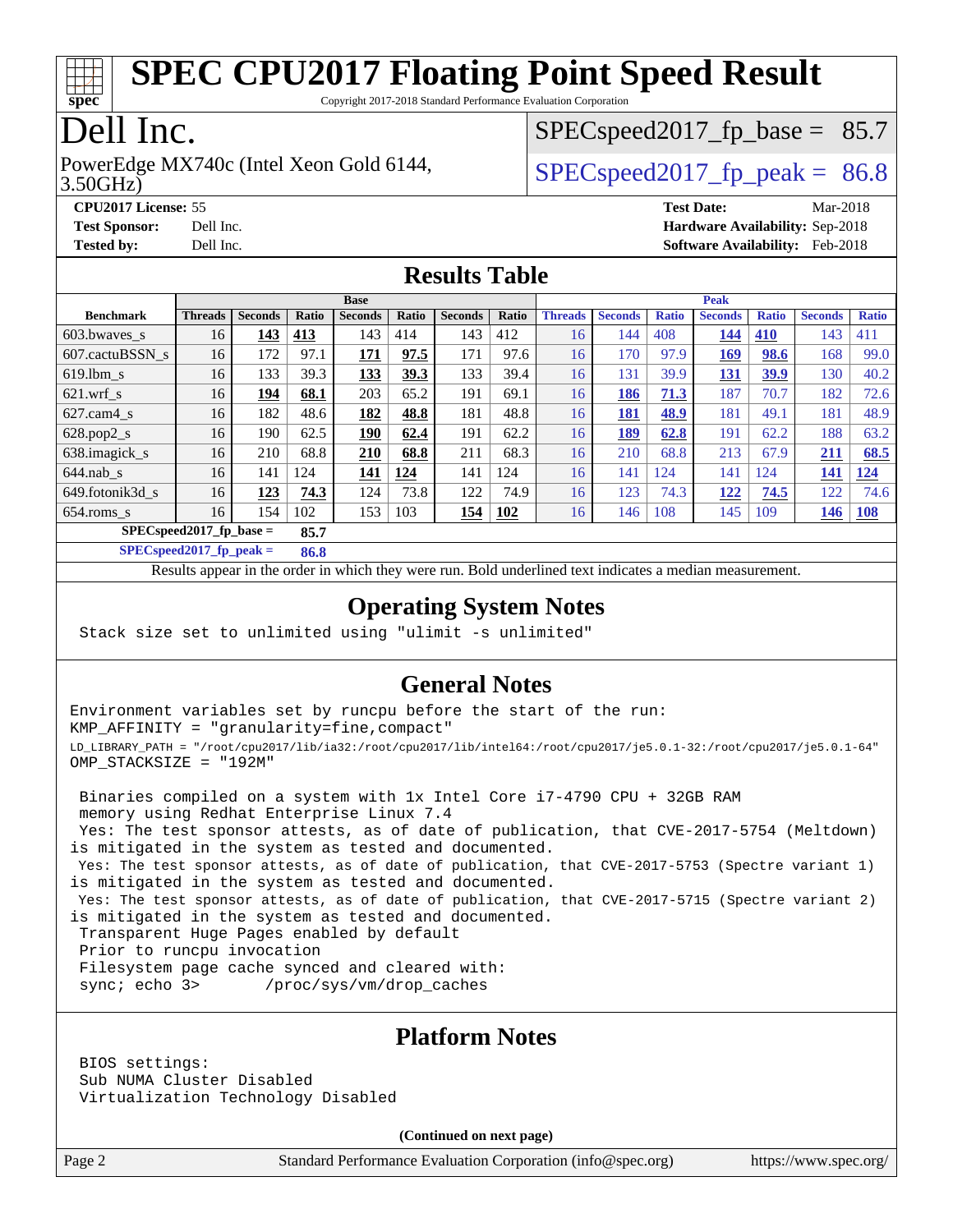

Copyright 2017-2018 Standard Performance Evaluation Corporation

## Dell Inc.

3.50GHz) PowerEdge MX740c (Intel Xeon Gold 6144,  $\vert$  [SPECspeed2017\\_fp\\_peak =](http://www.spec.org/auto/cpu2017/Docs/result-fields.html#SPECspeed2017fppeak) 86.8

 $SPECspeed2017<sub>fp</sub> base = 85.7$ 

**[CPU2017 License:](http://www.spec.org/auto/cpu2017/Docs/result-fields.html#CPU2017License)** 55 **[Test Date:](http://www.spec.org/auto/cpu2017/Docs/result-fields.html#TestDate)** Mar-2018 **[Test Sponsor:](http://www.spec.org/auto/cpu2017/Docs/result-fields.html#TestSponsor)** Dell Inc. **[Hardware Availability:](http://www.spec.org/auto/cpu2017/Docs/result-fields.html#HardwareAvailability)** Sep-2018 **[Tested by:](http://www.spec.org/auto/cpu2017/Docs/result-fields.html#Testedby)** Dell Inc. **[Software Availability:](http://www.spec.org/auto/cpu2017/Docs/result-fields.html#SoftwareAvailability)** Feb-2018

#### **[Platform Notes \(Continued\)](http://www.spec.org/auto/cpu2017/Docs/result-fields.html#PlatformNotes)**

Page 3 Standard Performance Evaluation Corporation [\(info@spec.org\)](mailto:info@spec.org) <https://www.spec.org/> System Profile set to Custom CPU Performance set to Maximum Performance C States set to Autonomous C1EE Disabled Uncore Frequency set to Dynamic Energy Efficiency Policy set to Performance Memory Patrol Scrub Disabled Logical Processor Disabled CPU Interconnect Bus Link Power Management Disabled PCI ASPM L1 Link Power Management Disabled Sysinfo program /root/cpu2017/bin/sysinfo Rev: r5797 of 2017-06-14 96c45e4568ad54c135fd618bcc091c0f running on linux-kuth Tue Mar 6 10:14:36 2018 SUT (System Under Test) info as seen by some common utilities. For more information on this section, see <https://www.spec.org/cpu2017/Docs/config.html#sysinfo> From /proc/cpuinfo model name : Intel(R) Xeon(R) Gold 6144 CPU @ 3.50GHz 2 "physical id"s (chips) 16 "processors" cores, siblings (Caution: counting these is hw and system dependent. The following excerpts from /proc/cpuinfo might not be reliable. Use with caution.) cpu cores : 8 siblings : 8 physical 0: cores 0 2 3 9 16 19 26 27 physical 1: cores 0 2 3 9 16 19 26 27 From lscpu: Architecture: x86\_64 CPU op-mode(s): 32-bit, 64-bit Byte Order: Little Endian  $CPU(s):$  16 On-line CPU(s) list: 0-15 Thread(s) per core: 1 Core(s) per socket: 8 Socket(s): 2 NUMA node(s): 2 Vendor ID: GenuineIntel CPU family: 6 Model: 85 Model name:  $Intel(R)$  Xeon(R) Gold 6144 CPU @ 3.50GHz Stepping: 4 CPU MHz: 3491.767 BogoMIPS: 6983.53 Virtualization: VT-x **(Continued on next page)**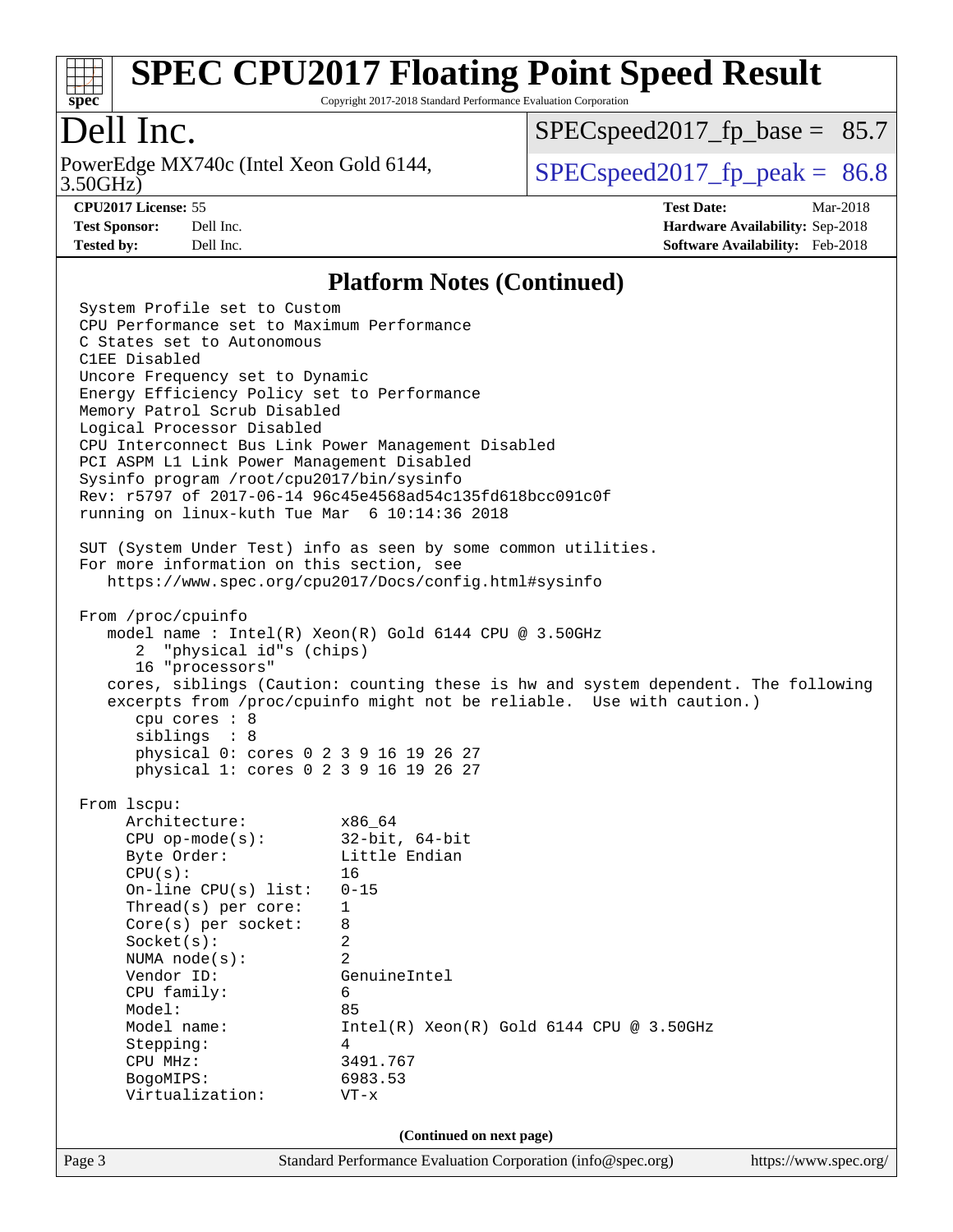

Copyright 2017-2018 Standard Performance Evaluation Corporation

## Dell Inc.

3.50GHz) PowerEdge MX740c (Intel Xeon Gold 6144,  $\vert$  [SPECspeed2017\\_fp\\_peak =](http://www.spec.org/auto/cpu2017/Docs/result-fields.html#SPECspeed2017fppeak) 86.8

 $SPECspeed2017<sub>fp</sub> base = 85.7$ 

**[CPU2017 License:](http://www.spec.org/auto/cpu2017/Docs/result-fields.html#CPU2017License)** 55 **[Test Date:](http://www.spec.org/auto/cpu2017/Docs/result-fields.html#TestDate)** Mar-2018 **[Test Sponsor:](http://www.spec.org/auto/cpu2017/Docs/result-fields.html#TestSponsor)** Dell Inc. **[Hardware Availability:](http://www.spec.org/auto/cpu2017/Docs/result-fields.html#HardwareAvailability)** Sep-2018 **[Tested by:](http://www.spec.org/auto/cpu2017/Docs/result-fields.html#Testedby)** Dell Inc. **[Software Availability:](http://www.spec.org/auto/cpu2017/Docs/result-fields.html#SoftwareAvailability)** Feb-2018

#### **[Platform Notes \(Continued\)](http://www.spec.org/auto/cpu2017/Docs/result-fields.html#PlatformNotes)**

 L1d cache: 32K L1i cache: 32K L2 cache: 1024K L3 cache: 25344K NUMA node0 CPU(s): 0,2,4,6,8,10,12,14 NUMA node1 CPU(s): 1,3,5,7,9,11,13,15 Flags: fpu vme de pse tsc msr pae mce cx8 apic sep mtrr pge mca cmov pat pse36 clflush dts acpi mmx fxsr sse sse2 ss ht tm pbe syscall nx pdpe1gb rdtscp lm constant\_tsc art arch\_perfmon pebs bts rep\_good nopl xtopology nonstop\_tsc aperfmperf eagerfpu pni pclmulqdq dtes64 monitor ds\_cpl vmx smx est tm2 ssse3 sdbg fma cx16 xtpr pdcm pcid dca sse4\_1 sse4\_2 x2apic movbe popcnt tsc\_deadline\_timer aes xsave avx f16c rdrand lahf\_lm abm 3dnowprefetch ida arat epb invpcid\_single pln pts dtherm intel\_pt rsb\_ctxsw spec\_ctrl retpoline kaiser tpr\_shadow vnmi flexpriority ept vpid fsgsbase tsc\_adjust bmi1 hle avx2 smep bmi2 erms invpcid rtm cqm mpx avx512f avx512dq rdseed adx smap clflushopt clwb avx512cd avx512bw avx512vl xsaveopt xsavec xgetbv1 cqm\_llc cqm\_occup\_llc pku ospke /proc/cpuinfo cache data cache size : 25344 KB From numactl --hardware WARNING: a numactl 'node' might or might not correspond to a physical chip. available: 2 nodes (0-1) node 0 cpus: 0 2 4 6 8 10 12 14 node 0 size: 95354 MB node 0 free: 91158 MB node 1 cpus: 1 3 5 7 9 11 13 15 node 1 size: 96749 MB node 1 free: 92722 MB node distances: node 0 1  $0: 10 21$  1: 21 10 From /proc/meminfo MemTotal: 196715324 kB HugePages\_Total: 0 Hugepagesize: 2048 kB /usr/bin/lsb\_release -d SUSE Linux Enterprise Server 12 SP3 From /etc/\*release\* /etc/\*version\* SuSE-release: SUSE Linux Enterprise Server 12 (x86\_64) VERSION = 12 PATCHLEVEL = 3

**(Continued on next page)**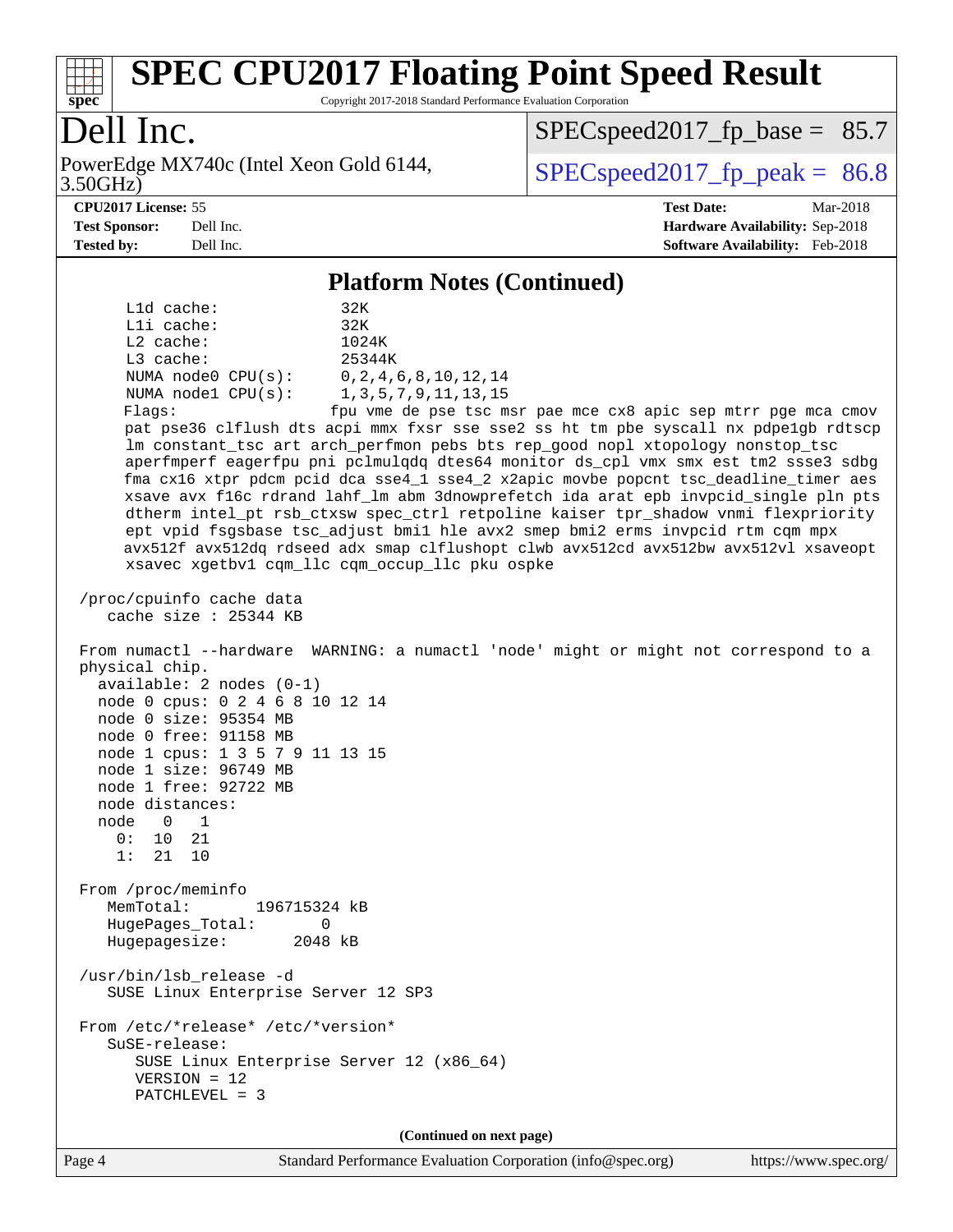

Copyright 2017-2018 Standard Performance Evaluation Corporation

#### Dell Inc.

3.50GHz) PowerEdge MX740c (Intel Xeon Gold 6144,  $\vert$  [SPECspeed2017\\_fp\\_peak =](http://www.spec.org/auto/cpu2017/Docs/result-fields.html#SPECspeed2017fppeak) 86.8

 $SPECspeed2017<sub>fp</sub> base = 85.7$ 

**[Test Sponsor:](http://www.spec.org/auto/cpu2017/Docs/result-fields.html#TestSponsor)** Dell Inc. **[Hardware Availability:](http://www.spec.org/auto/cpu2017/Docs/result-fields.html#HardwareAvailability)** Sep-2018 **[Tested by:](http://www.spec.org/auto/cpu2017/Docs/result-fields.html#Testedby)** Dell Inc. **[Software Availability:](http://www.spec.org/auto/cpu2017/Docs/result-fields.html#SoftwareAvailability)** Feb-2018

**[CPU2017 License:](http://www.spec.org/auto/cpu2017/Docs/result-fields.html#CPU2017License)** 55 **[Test Date:](http://www.spec.org/auto/cpu2017/Docs/result-fields.html#TestDate)** Mar-2018

#### **[Platform Notes \(Continued\)](http://www.spec.org/auto/cpu2017/Docs/result-fields.html#PlatformNotes)**

 # This file is deprecated and will be removed in a future service pack or release. # Please check /etc/os-release for details about this release. os-release: NAME="SLES" VERSION="12-SP3" VERSION\_ID="12.3" PRETTY\_NAME="SUSE Linux Enterprise Server 12 SP3" ID="sles" ANSI\_COLOR="0;32" CPE\_NAME="cpe:/o:suse:sles:12:sp3" uname -a: Linux linux-kuth 4.4.114-94.11-default #1 SMP Thu Feb 1 19:28:26 UTC 2018 (4309ff9) x86\_64 x86\_64 x86\_64 GNU/Linux run-level 3 Mar 6 05:34 SPEC is set to: /root/cpu2017 Filesystem Type Size Used Avail Use% Mounted on /dev/sda2 xfs 890G 22G 868G 3% / Additional information from dmidecode follows. WARNING: Use caution when you interpret this section. The 'dmidecode' program reads system data which is "intended to allow hardware to be accurately determined", but the intent may not be met, as there are frequent changes to hardware, firmware, and the "DMTF SMBIOS" standard. BIOS Dell Inc. 0.3.12 02/06/2018 Memory: 12x 00AD063200AD HMA82GR7AFR8N-VK 16 GB 2 rank 2666 12x Not Specified Not Specified (End of data from sysinfo program)

#### **[Compiler Version Notes](http://www.spec.org/auto/cpu2017/Docs/result-fields.html#CompilerVersionNotes)**

| CC 619.1bm_s(base) 638.imagick_s(base, peak) 644.nab_s(base, peak)                           |  |  |  |  |  |
|----------------------------------------------------------------------------------------------|--|--|--|--|--|
| icc (ICC) 18.0.0 20170811<br>Copyright (C) 1985-2017 Intel Corporation. All rights reserved. |  |  |  |  |  |
| $CC$ 619.1bm $s$ (peak)                                                                      |  |  |  |  |  |
| icc (ICC) 18.0.0 20170811<br>Copyright (C) 1985-2017 Intel Corporation. All rights reserved. |  |  |  |  |  |
| (Continued on next page)                                                                     |  |  |  |  |  |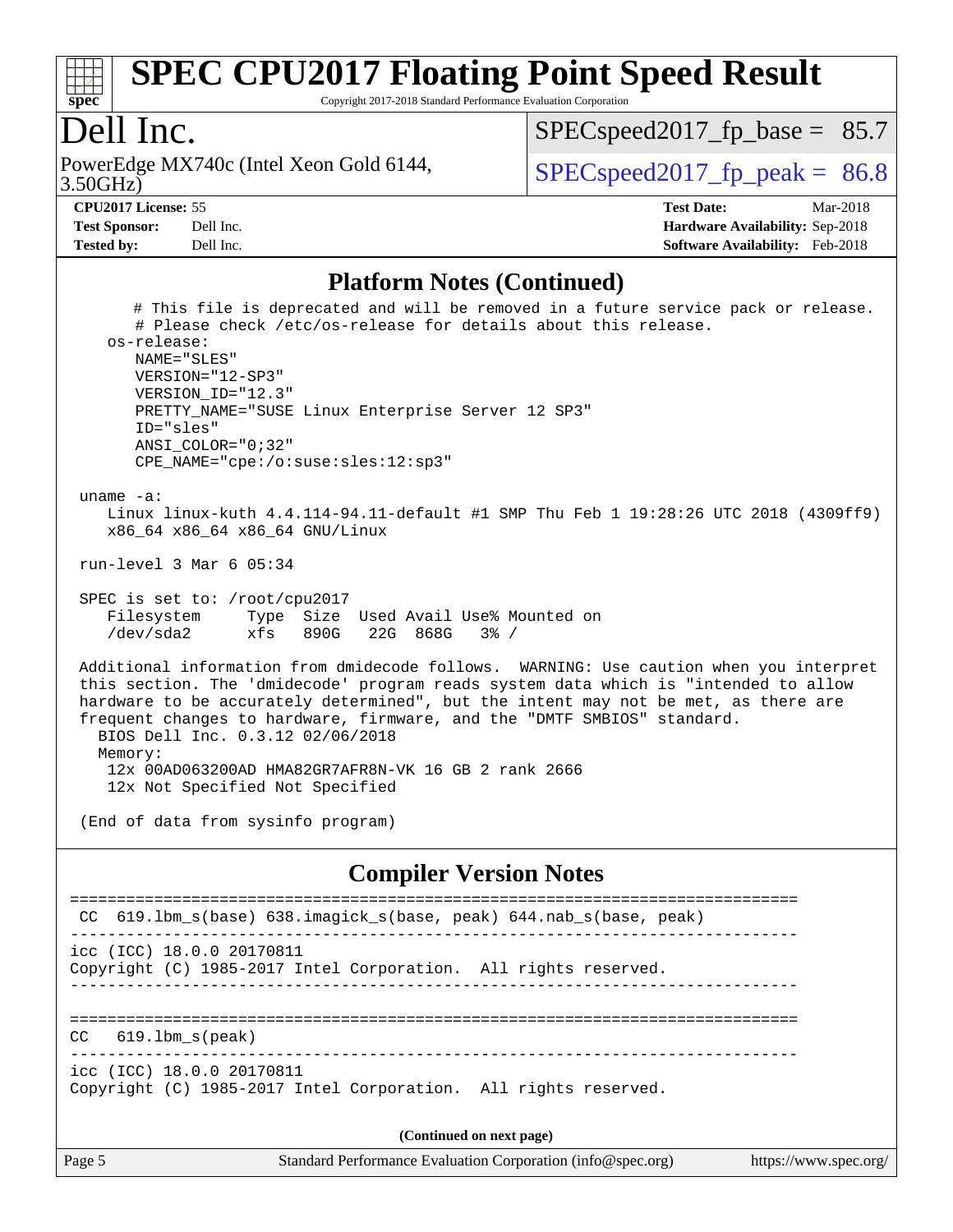| s | I | Dе | ι. |  |
|---|---|----|----|--|

Copyright 2017-2018 Standard Performance Evaluation Corporation

## Dell Inc.

3.50GHz) PowerEdge MX740c (Intel Xeon Gold 6144,  $\text{SPEC speed2017\_fp\_peak} = 86.8$ 

[SPECspeed2017\\_fp\\_base =](http://www.spec.org/auto/cpu2017/Docs/result-fields.html#SPECspeed2017fpbase) 85.7

**[CPU2017 License:](http://www.spec.org/auto/cpu2017/Docs/result-fields.html#CPU2017License)** 55 **[Test Date:](http://www.spec.org/auto/cpu2017/Docs/result-fields.html#TestDate)** Mar-2018 **[Test Sponsor:](http://www.spec.org/auto/cpu2017/Docs/result-fields.html#TestSponsor)** Dell Inc. **[Hardware Availability:](http://www.spec.org/auto/cpu2017/Docs/result-fields.html#HardwareAvailability)** Sep-2018 **[Tested by:](http://www.spec.org/auto/cpu2017/Docs/result-fields.html#Testedby)** Dell Inc. **[Software Availability:](http://www.spec.org/auto/cpu2017/Docs/result-fields.html#SoftwareAvailability)** Feb-2018

#### **[Compiler Version Notes \(Continued\)](http://www.spec.org/auto/cpu2017/Docs/result-fields.html#CompilerVersionNotes)**

| 607.cactuBSSN_s(base)<br>FC                                                                      |                                                                 |                                    |
|--------------------------------------------------------------------------------------------------|-----------------------------------------------------------------|------------------------------------|
| icpc (ICC) 18.0.0 20170811                                                                       |                                                                 |                                    |
| Copyright (C) 1985-2017 Intel Corporation. All rights reserved.<br>icc (ICC) 18.0.0 20170811     |                                                                 |                                    |
| Copyright (C) 1985-2017 Intel Corporation. All rights reserved.                                  |                                                                 |                                    |
| ifort (IFORT) 18.0.0 20170811<br>Copyright (C) 1985-2017 Intel Corporation. All rights reserved. |                                                                 |                                    |
|                                                                                                  |                                                                 |                                    |
| FC 607.cactuBSSN_s(peak)                                                                         |                                                                 | ================================== |
| icpc (ICC) 18.0.0 20170811                                                                       |                                                                 |                                    |
| Copyright (C) 1985-2017 Intel Corporation. All rights reserved.                                  |                                                                 |                                    |
| icc (ICC) 18.0.0 20170811<br>Copyright (C) 1985-2017 Intel Corporation. All rights reserved.     |                                                                 |                                    |
| ifort (IFORT) 18.0.0 20170811<br>Copyright (C) 1985-2017 Intel Corporation. All rights reserved. |                                                                 |                                    |
|                                                                                                  |                                                                 |                                    |
|                                                                                                  |                                                                 |                                    |
| FC 603.bwaves_s(base) 649.fotonik3d_s(base) 654.roms_s(base)                                     |                                                                 |                                    |
| ifort (IFORT) 18.0.0 20170811<br>Copyright (C) 1985-2017 Intel Corporation. All rights reserved. |                                                                 |                                    |
|                                                                                                  |                                                                 |                                    |
|                                                                                                  |                                                                 |                                    |
| 603.bwaves_s(peak) 649.fotonik3d_s(peak) 654.roms_s(peak)<br>FC.                                 |                                                                 |                                    |
| ifort (IFORT) 18.0.0 20170811                                                                    |                                                                 |                                    |
| Copyright (C) 1985-2017 Intel Corporation. All rights reserved.                                  |                                                                 |                                    |
|                                                                                                  |                                                                 |                                    |
| $621.wrf_s(base)$ $627.cam4_s(base, peak)$ $628.pop2_s(base)$<br>CC.                             |                                                                 |                                    |
| ifort (IFORT) 18.0.0 20170811                                                                    |                                                                 |                                    |
| Copyright (C) 1985-2017 Intel Corporation. All rights reserved.                                  |                                                                 |                                    |
| icc (ICC) 18.0.0 20170811                                                                        | Copyright (C) 1985-2017 Intel Corporation. All rights reserved. |                                    |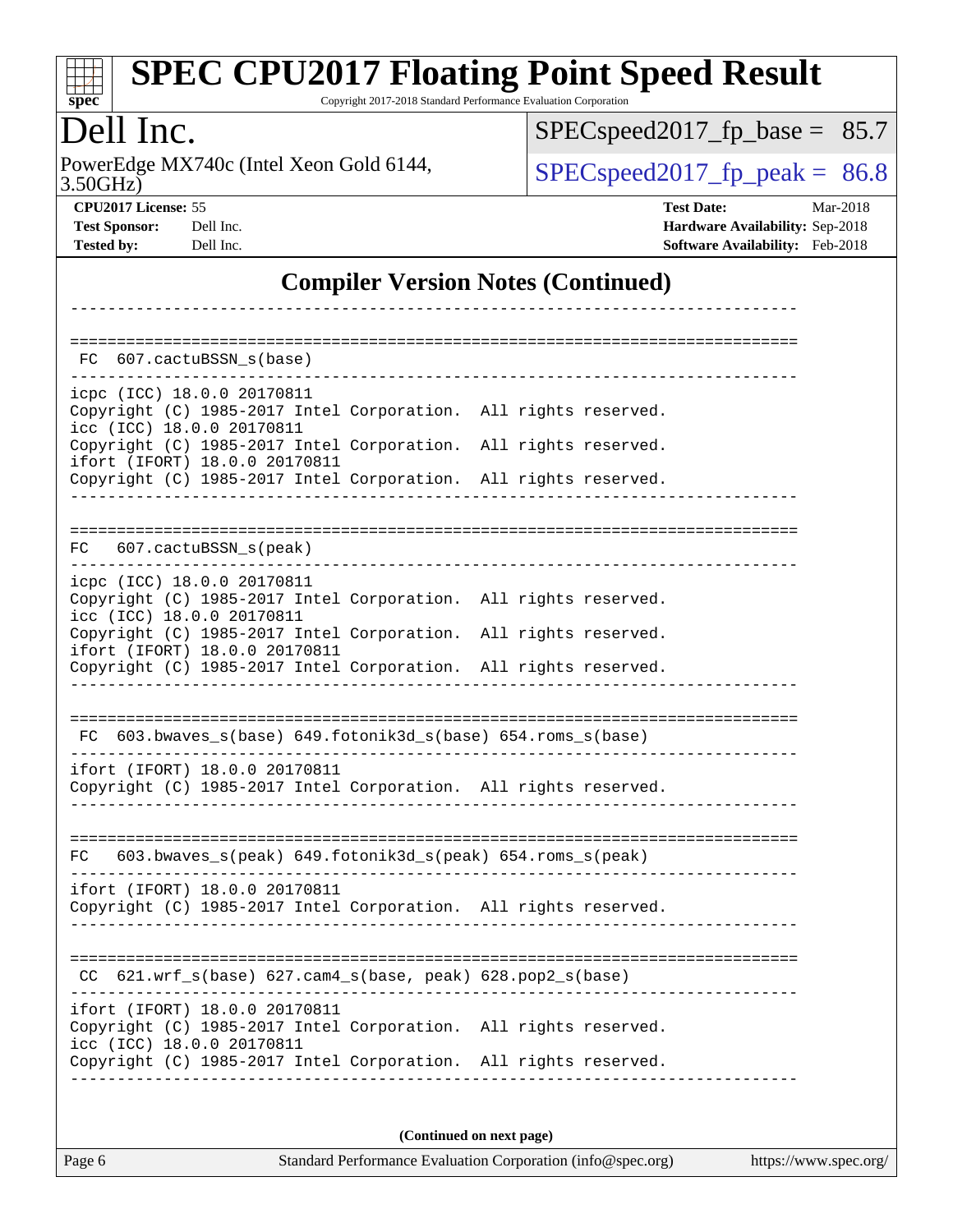

Copyright 2017-2018 Standard Performance Evaluation Corporation

## Dell Inc.

PowerEdge MX740c (Intel Xeon Gold 6144,  $\vert$  [SPECspeed2017\\_fp\\_peak =](http://www.spec.org/auto/cpu2017/Docs/result-fields.html#SPECspeed2017fppeak) 86.8

 $SPECspeed2017<sub>fp</sub> base = 85.7$ 

3.50GHz)

**[CPU2017 License:](http://www.spec.org/auto/cpu2017/Docs/result-fields.html#CPU2017License)** 55 **[Test Date:](http://www.spec.org/auto/cpu2017/Docs/result-fields.html#TestDate)** Mar-2018 **[Test Sponsor:](http://www.spec.org/auto/cpu2017/Docs/result-fields.html#TestSponsor)** Dell Inc. **[Hardware Availability:](http://www.spec.org/auto/cpu2017/Docs/result-fields.html#HardwareAvailability)** Sep-2018 **[Tested by:](http://www.spec.org/auto/cpu2017/Docs/result-fields.html#Testedby)** Dell Inc. **[Software Availability:](http://www.spec.org/auto/cpu2017/Docs/result-fields.html#SoftwareAvailability)** Feb-2018

#### **[Compiler Version Notes \(Continued\)](http://www.spec.org/auto/cpu2017/Docs/result-fields.html#CompilerVersionNotes)**

============================================================================== CC 621.wrf\_s(peak) 628.pop2\_s(peak) ----------------------------------------------------------------------------- ifort (IFORT) 18.0.0 20170811 Copyright (C) 1985-2017 Intel Corporation. All rights reserved. icc (ICC) 18.0.0 20170811 Copyright (C) 1985-2017 Intel Corporation. All rights reserved. ------------------------------------------------------------------------------

#### **[Base Compiler Invocation](http://www.spec.org/auto/cpu2017/Docs/result-fields.html#BaseCompilerInvocation)**

[C benchmarks](http://www.spec.org/auto/cpu2017/Docs/result-fields.html#Cbenchmarks):  $i$ cc

[Fortran benchmarks](http://www.spec.org/auto/cpu2017/Docs/result-fields.html#Fortranbenchmarks): [ifort](http://www.spec.org/cpu2017/results/res2018q4/cpu2017-20181001-09016.flags.html#user_FCbase_intel_ifort_18.0_8111460550e3ca792625aed983ce982f94888b8b503583aa7ba2b8303487b4d8a21a13e7191a45c5fd58ff318f48f9492884d4413fa793fd88dd292cad7027ca)

[Benchmarks using both Fortran and C](http://www.spec.org/auto/cpu2017/Docs/result-fields.html#BenchmarksusingbothFortranandC): [ifort](http://www.spec.org/cpu2017/results/res2018q4/cpu2017-20181001-09016.flags.html#user_CC_FCbase_intel_ifort_18.0_8111460550e3ca792625aed983ce982f94888b8b503583aa7ba2b8303487b4d8a21a13e7191a45c5fd58ff318f48f9492884d4413fa793fd88dd292cad7027ca) [icc](http://www.spec.org/cpu2017/results/res2018q4/cpu2017-20181001-09016.flags.html#user_CC_FCbase_intel_icc_18.0_66fc1ee009f7361af1fbd72ca7dcefbb700085f36577c54f309893dd4ec40d12360134090235512931783d35fd58c0460139e722d5067c5574d8eaf2b3e37e92)

[Benchmarks using Fortran, C, and C++:](http://www.spec.org/auto/cpu2017/Docs/result-fields.html#BenchmarksusingFortranCandCXX) [icpc](http://www.spec.org/cpu2017/results/res2018q4/cpu2017-20181001-09016.flags.html#user_CC_CXX_FCbase_intel_icpc_18.0_c510b6838c7f56d33e37e94d029a35b4a7bccf4766a728ee175e80a419847e808290a9b78be685c44ab727ea267ec2f070ec5dc83b407c0218cded6866a35d07) [icc](http://www.spec.org/cpu2017/results/res2018q4/cpu2017-20181001-09016.flags.html#user_CC_CXX_FCbase_intel_icc_18.0_66fc1ee009f7361af1fbd72ca7dcefbb700085f36577c54f309893dd4ec40d12360134090235512931783d35fd58c0460139e722d5067c5574d8eaf2b3e37e92) [ifort](http://www.spec.org/cpu2017/results/res2018q4/cpu2017-20181001-09016.flags.html#user_CC_CXX_FCbase_intel_ifort_18.0_8111460550e3ca792625aed983ce982f94888b8b503583aa7ba2b8303487b4d8a21a13e7191a45c5fd58ff318f48f9492884d4413fa793fd88dd292cad7027ca)

#### **[Base Portability Flags](http://www.spec.org/auto/cpu2017/Docs/result-fields.html#BasePortabilityFlags)**

 603.bwaves\_s: [-DSPEC\\_LP64](http://www.spec.org/cpu2017/results/res2018q4/cpu2017-20181001-09016.flags.html#suite_basePORTABILITY603_bwaves_s_DSPEC_LP64) 607.cactuBSSN\_s: [-DSPEC\\_LP64](http://www.spec.org/cpu2017/results/res2018q4/cpu2017-20181001-09016.flags.html#suite_basePORTABILITY607_cactuBSSN_s_DSPEC_LP64) 619.lbm\_s: [-DSPEC\\_LP64](http://www.spec.org/cpu2017/results/res2018q4/cpu2017-20181001-09016.flags.html#suite_basePORTABILITY619_lbm_s_DSPEC_LP64) 621.wrf\_s: [-DSPEC\\_LP64](http://www.spec.org/cpu2017/results/res2018q4/cpu2017-20181001-09016.flags.html#suite_basePORTABILITY621_wrf_s_DSPEC_LP64) [-DSPEC\\_CASE\\_FLAG](http://www.spec.org/cpu2017/results/res2018q4/cpu2017-20181001-09016.flags.html#b621.wrf_s_baseCPORTABILITY_DSPEC_CASE_FLAG) [-convert big\\_endian](http://www.spec.org/cpu2017/results/res2018q4/cpu2017-20181001-09016.flags.html#user_baseFPORTABILITY621_wrf_s_convert_big_endian_c3194028bc08c63ac5d04de18c48ce6d347e4e562e8892b8bdbdc0214820426deb8554edfa529a3fb25a586e65a3d812c835984020483e7e73212c4d31a38223) 627.cam4\_s: [-DSPEC\\_LP64](http://www.spec.org/cpu2017/results/res2018q4/cpu2017-20181001-09016.flags.html#suite_basePORTABILITY627_cam4_s_DSPEC_LP64) [-DSPEC\\_CASE\\_FLAG](http://www.spec.org/cpu2017/results/res2018q4/cpu2017-20181001-09016.flags.html#b627.cam4_s_baseCPORTABILITY_DSPEC_CASE_FLAG) 628.pop2\_s: [-DSPEC\\_LP64](http://www.spec.org/cpu2017/results/res2018q4/cpu2017-20181001-09016.flags.html#suite_basePORTABILITY628_pop2_s_DSPEC_LP64) [-DSPEC\\_CASE\\_FLAG](http://www.spec.org/cpu2017/results/res2018q4/cpu2017-20181001-09016.flags.html#b628.pop2_s_baseCPORTABILITY_DSPEC_CASE_FLAG) [-convert big\\_endian](http://www.spec.org/cpu2017/results/res2018q4/cpu2017-20181001-09016.flags.html#user_baseFPORTABILITY628_pop2_s_convert_big_endian_c3194028bc08c63ac5d04de18c48ce6d347e4e562e8892b8bdbdc0214820426deb8554edfa529a3fb25a586e65a3d812c835984020483e7e73212c4d31a38223) [-assume byterecl](http://www.spec.org/cpu2017/results/res2018q4/cpu2017-20181001-09016.flags.html#user_baseFPORTABILITY628_pop2_s_assume_byterecl_7e47d18b9513cf18525430bbf0f2177aa9bf368bc7a059c09b2c06a34b53bd3447c950d3f8d6c70e3faf3a05c8557d66a5798b567902e8849adc142926523472) 638.imagick\_s: [-DSPEC\\_LP64](http://www.spec.org/cpu2017/results/res2018q4/cpu2017-20181001-09016.flags.html#suite_basePORTABILITY638_imagick_s_DSPEC_LP64) 644.nab\_s: [-DSPEC\\_LP64](http://www.spec.org/cpu2017/results/res2018q4/cpu2017-20181001-09016.flags.html#suite_basePORTABILITY644_nab_s_DSPEC_LP64) 649.fotonik3d\_s: [-DSPEC\\_LP64](http://www.spec.org/cpu2017/results/res2018q4/cpu2017-20181001-09016.flags.html#suite_basePORTABILITY649_fotonik3d_s_DSPEC_LP64) 654.roms\_s: [-DSPEC\\_LP64](http://www.spec.org/cpu2017/results/res2018q4/cpu2017-20181001-09016.flags.html#suite_basePORTABILITY654_roms_s_DSPEC_LP64)

## **[Base Optimization Flags](http://www.spec.org/auto/cpu2017/Docs/result-fields.html#BaseOptimizationFlags)**

[C benchmarks](http://www.spec.org/auto/cpu2017/Docs/result-fields.html#Cbenchmarks):

[-xCORE-AVX512](http://www.spec.org/cpu2017/results/res2018q4/cpu2017-20181001-09016.flags.html#user_CCbase_f-xCORE-AVX512) [-ipo](http://www.spec.org/cpu2017/results/res2018q4/cpu2017-20181001-09016.flags.html#user_CCbase_f-ipo) [-O3](http://www.spec.org/cpu2017/results/res2018q4/cpu2017-20181001-09016.flags.html#user_CCbase_f-O3) [-no-prec-div](http://www.spec.org/cpu2017/results/res2018q4/cpu2017-20181001-09016.flags.html#user_CCbase_f-no-prec-div) [-qopt-prefetch](http://www.spec.org/cpu2017/results/res2018q4/cpu2017-20181001-09016.flags.html#user_CCbase_f-qopt-prefetch)

**(Continued on next page)**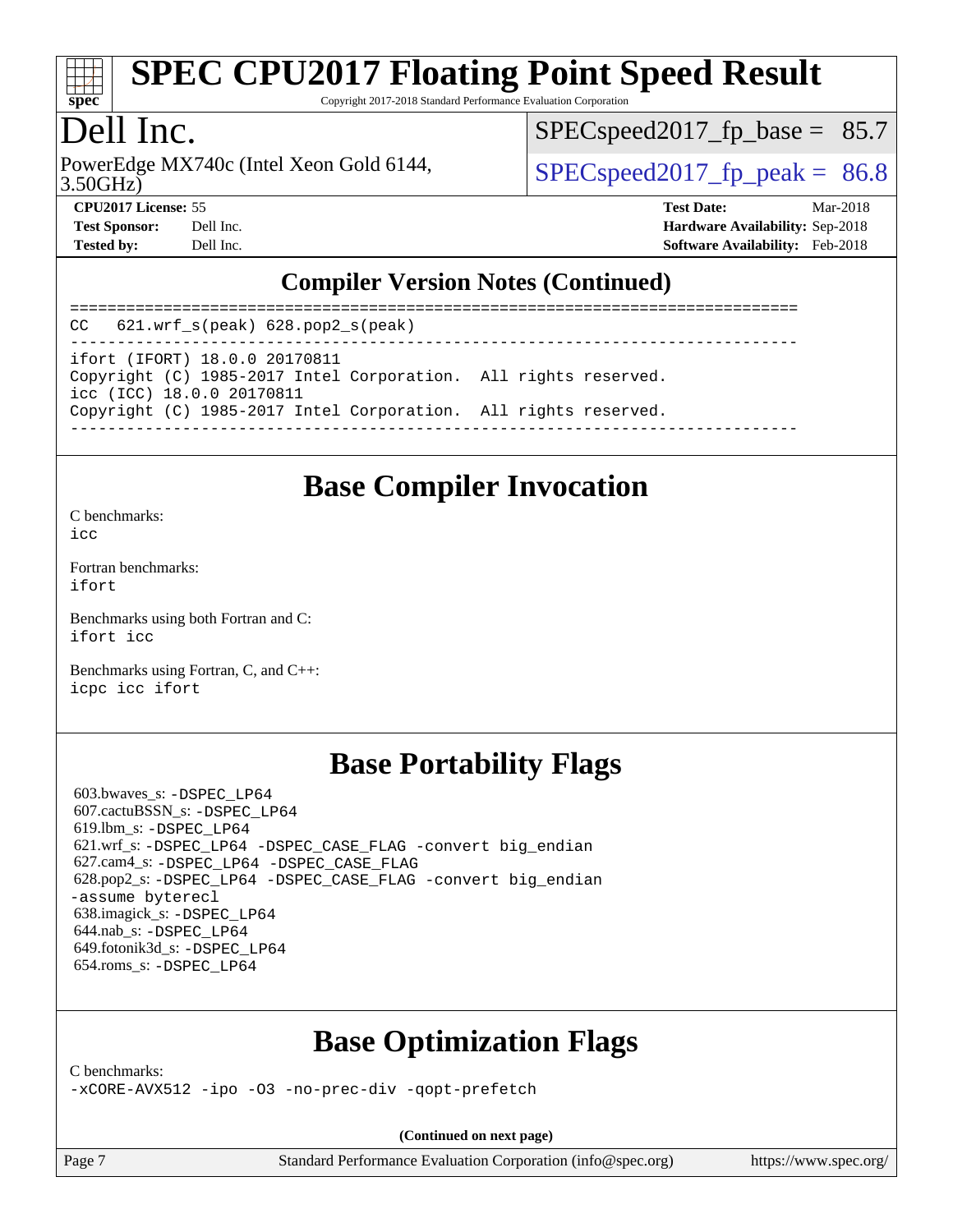

Copyright 2017-2018 Standard Performance Evaluation Corporation

## Dell Inc.

PowerEdge MX740c (Intel Xeon Gold 6144,  $\vert$  [SPECspeed2017\\_fp\\_peak =](http://www.spec.org/auto/cpu2017/Docs/result-fields.html#SPECspeed2017fppeak) 86.8

 $SPECspeed2017<sub>fp</sub> base = 85.7$ 

3.50GHz)

**[CPU2017 License:](http://www.spec.org/auto/cpu2017/Docs/result-fields.html#CPU2017License)** 55 **[Test Date:](http://www.spec.org/auto/cpu2017/Docs/result-fields.html#TestDate)** Mar-2018 **[Test Sponsor:](http://www.spec.org/auto/cpu2017/Docs/result-fields.html#TestSponsor)** Dell Inc. **[Hardware Availability:](http://www.spec.org/auto/cpu2017/Docs/result-fields.html#HardwareAvailability)** Sep-2018 **[Tested by:](http://www.spec.org/auto/cpu2017/Docs/result-fields.html#Testedby)** Dell Inc. **[Software Availability:](http://www.spec.org/auto/cpu2017/Docs/result-fields.html#SoftwareAvailability)** Feb-2018

## **[Base Optimization Flags \(Continued\)](http://www.spec.org/auto/cpu2017/Docs/result-fields.html#BaseOptimizationFlags)**

[C benchmarks](http://www.spec.org/auto/cpu2017/Docs/result-fields.html#Cbenchmarks) (continued):

[-ffinite-math-only](http://www.spec.org/cpu2017/results/res2018q4/cpu2017-20181001-09016.flags.html#user_CCbase_f_finite_math_only_cb91587bd2077682c4b38af759c288ed7c732db004271a9512da14a4f8007909a5f1427ecbf1a0fb78ff2a814402c6114ac565ca162485bbcae155b5e4258871) [-qopt-mem-layout-trans=3](http://www.spec.org/cpu2017/results/res2018q4/cpu2017-20181001-09016.flags.html#user_CCbase_f-qopt-mem-layout-trans_de80db37974c74b1f0e20d883f0b675c88c3b01e9d123adea9b28688d64333345fb62bc4a798493513fdb68f60282f9a726aa07f478b2f7113531aecce732043) [-qopenmp](http://www.spec.org/cpu2017/results/res2018q4/cpu2017-20181001-09016.flags.html#user_CCbase_qopenmp_16be0c44f24f464004c6784a7acb94aca937f053568ce72f94b139a11c7c168634a55f6653758ddd83bcf7b8463e8028bb0b48b77bcddc6b78d5d95bb1df2967) [-DSPEC\\_OPENMP](http://www.spec.org/cpu2017/results/res2018q4/cpu2017-20181001-09016.flags.html#suite_CCbase_DSPEC_OPENMP) [Fortran benchmarks](http://www.spec.org/auto/cpu2017/Docs/result-fields.html#Fortranbenchmarks): [-DSPEC\\_OPENMP](http://www.spec.org/cpu2017/results/res2018q4/cpu2017-20181001-09016.flags.html#suite_FCbase_DSPEC_OPENMP) [-xCORE-AVX512](http://www.spec.org/cpu2017/results/res2018q4/cpu2017-20181001-09016.flags.html#user_FCbase_f-xCORE-AVX512) [-ipo](http://www.spec.org/cpu2017/results/res2018q4/cpu2017-20181001-09016.flags.html#user_FCbase_f-ipo) [-O3](http://www.spec.org/cpu2017/results/res2018q4/cpu2017-20181001-09016.flags.html#user_FCbase_f-O3) [-no-prec-div](http://www.spec.org/cpu2017/results/res2018q4/cpu2017-20181001-09016.flags.html#user_FCbase_f-no-prec-div) [-qopt-prefetch](http://www.spec.org/cpu2017/results/res2018q4/cpu2017-20181001-09016.flags.html#user_FCbase_f-qopt-prefetch) [-ffinite-math-only](http://www.spec.org/cpu2017/results/res2018q4/cpu2017-20181001-09016.flags.html#user_FCbase_f_finite_math_only_cb91587bd2077682c4b38af759c288ed7c732db004271a9512da14a4f8007909a5f1427ecbf1a0fb78ff2a814402c6114ac565ca162485bbcae155b5e4258871) [-qopt-mem-layout-trans=3](http://www.spec.org/cpu2017/results/res2018q4/cpu2017-20181001-09016.flags.html#user_FCbase_f-qopt-mem-layout-trans_de80db37974c74b1f0e20d883f0b675c88c3b01e9d123adea9b28688d64333345fb62bc4a798493513fdb68f60282f9a726aa07f478b2f7113531aecce732043) [-qopenmp](http://www.spec.org/cpu2017/results/res2018q4/cpu2017-20181001-09016.flags.html#user_FCbase_qopenmp_16be0c44f24f464004c6784a7acb94aca937f053568ce72f94b139a11c7c168634a55f6653758ddd83bcf7b8463e8028bb0b48b77bcddc6b78d5d95bb1df2967) [-nostandard-realloc-lhs](http://www.spec.org/cpu2017/results/res2018q4/cpu2017-20181001-09016.flags.html#user_FCbase_f_2003_std_realloc_82b4557e90729c0f113870c07e44d33d6f5a304b4f63d4c15d2d0f1fab99f5daaed73bdb9275d9ae411527f28b936061aa8b9c8f2d63842963b95c9dd6426b8a) [-align array32byte](http://www.spec.org/cpu2017/results/res2018q4/cpu2017-20181001-09016.flags.html#user_FCbase_align_array32byte_b982fe038af199962ba9a80c053b8342c548c85b40b8e86eb3cc33dee0d7986a4af373ac2d51c3f7cf710a18d62fdce2948f201cd044323541f22fc0fffc51b6)

[Benchmarks using both Fortran and C](http://www.spec.org/auto/cpu2017/Docs/result-fields.html#BenchmarksusingbothFortranandC):

[-xCORE-AVX512](http://www.spec.org/cpu2017/results/res2018q4/cpu2017-20181001-09016.flags.html#user_CC_FCbase_f-xCORE-AVX512) [-ipo](http://www.spec.org/cpu2017/results/res2018q4/cpu2017-20181001-09016.flags.html#user_CC_FCbase_f-ipo) [-O3](http://www.spec.org/cpu2017/results/res2018q4/cpu2017-20181001-09016.flags.html#user_CC_FCbase_f-O3) [-no-prec-div](http://www.spec.org/cpu2017/results/res2018q4/cpu2017-20181001-09016.flags.html#user_CC_FCbase_f-no-prec-div) [-qopt-prefetch](http://www.spec.org/cpu2017/results/res2018q4/cpu2017-20181001-09016.flags.html#user_CC_FCbase_f-qopt-prefetch) [-ffinite-math-only](http://www.spec.org/cpu2017/results/res2018q4/cpu2017-20181001-09016.flags.html#user_CC_FCbase_f_finite_math_only_cb91587bd2077682c4b38af759c288ed7c732db004271a9512da14a4f8007909a5f1427ecbf1a0fb78ff2a814402c6114ac565ca162485bbcae155b5e4258871) [-qopt-mem-layout-trans=3](http://www.spec.org/cpu2017/results/res2018q4/cpu2017-20181001-09016.flags.html#user_CC_FCbase_f-qopt-mem-layout-trans_de80db37974c74b1f0e20d883f0b675c88c3b01e9d123adea9b28688d64333345fb62bc4a798493513fdb68f60282f9a726aa07f478b2f7113531aecce732043) [-qopenmp](http://www.spec.org/cpu2017/results/res2018q4/cpu2017-20181001-09016.flags.html#user_CC_FCbase_qopenmp_16be0c44f24f464004c6784a7acb94aca937f053568ce72f94b139a11c7c168634a55f6653758ddd83bcf7b8463e8028bb0b48b77bcddc6b78d5d95bb1df2967) [-DSPEC\\_OPENMP](http://www.spec.org/cpu2017/results/res2018q4/cpu2017-20181001-09016.flags.html#suite_CC_FCbase_DSPEC_OPENMP) [-nostandard-realloc-lhs](http://www.spec.org/cpu2017/results/res2018q4/cpu2017-20181001-09016.flags.html#user_CC_FCbase_f_2003_std_realloc_82b4557e90729c0f113870c07e44d33d6f5a304b4f63d4c15d2d0f1fab99f5daaed73bdb9275d9ae411527f28b936061aa8b9c8f2d63842963b95c9dd6426b8a) [-align array32byte](http://www.spec.org/cpu2017/results/res2018q4/cpu2017-20181001-09016.flags.html#user_CC_FCbase_align_array32byte_b982fe038af199962ba9a80c053b8342c548c85b40b8e86eb3cc33dee0d7986a4af373ac2d51c3f7cf710a18d62fdce2948f201cd044323541f22fc0fffc51b6)

[Benchmarks using Fortran, C, and C++:](http://www.spec.org/auto/cpu2017/Docs/result-fields.html#BenchmarksusingFortranCandCXX)

[-xCORE-AVX512](http://www.spec.org/cpu2017/results/res2018q4/cpu2017-20181001-09016.flags.html#user_CC_CXX_FCbase_f-xCORE-AVX512) [-ipo](http://www.spec.org/cpu2017/results/res2018q4/cpu2017-20181001-09016.flags.html#user_CC_CXX_FCbase_f-ipo) [-O3](http://www.spec.org/cpu2017/results/res2018q4/cpu2017-20181001-09016.flags.html#user_CC_CXX_FCbase_f-O3) [-no-prec-div](http://www.spec.org/cpu2017/results/res2018q4/cpu2017-20181001-09016.flags.html#user_CC_CXX_FCbase_f-no-prec-div) [-qopt-prefetch](http://www.spec.org/cpu2017/results/res2018q4/cpu2017-20181001-09016.flags.html#user_CC_CXX_FCbase_f-qopt-prefetch) [-ffinite-math-only](http://www.spec.org/cpu2017/results/res2018q4/cpu2017-20181001-09016.flags.html#user_CC_CXX_FCbase_f_finite_math_only_cb91587bd2077682c4b38af759c288ed7c732db004271a9512da14a4f8007909a5f1427ecbf1a0fb78ff2a814402c6114ac565ca162485bbcae155b5e4258871) [-qopt-mem-layout-trans=3](http://www.spec.org/cpu2017/results/res2018q4/cpu2017-20181001-09016.flags.html#user_CC_CXX_FCbase_f-qopt-mem-layout-trans_de80db37974c74b1f0e20d883f0b675c88c3b01e9d123adea9b28688d64333345fb62bc4a798493513fdb68f60282f9a726aa07f478b2f7113531aecce732043) [-qopenmp](http://www.spec.org/cpu2017/results/res2018q4/cpu2017-20181001-09016.flags.html#user_CC_CXX_FCbase_qopenmp_16be0c44f24f464004c6784a7acb94aca937f053568ce72f94b139a11c7c168634a55f6653758ddd83bcf7b8463e8028bb0b48b77bcddc6b78d5d95bb1df2967) [-DSPEC\\_OPENMP](http://www.spec.org/cpu2017/results/res2018q4/cpu2017-20181001-09016.flags.html#suite_CC_CXX_FCbase_DSPEC_OPENMP) [-nostandard-realloc-lhs](http://www.spec.org/cpu2017/results/res2018q4/cpu2017-20181001-09016.flags.html#user_CC_CXX_FCbase_f_2003_std_realloc_82b4557e90729c0f113870c07e44d33d6f5a304b4f63d4c15d2d0f1fab99f5daaed73bdb9275d9ae411527f28b936061aa8b9c8f2d63842963b95c9dd6426b8a) [-align array32byte](http://www.spec.org/cpu2017/results/res2018q4/cpu2017-20181001-09016.flags.html#user_CC_CXX_FCbase_align_array32byte_b982fe038af199962ba9a80c053b8342c548c85b40b8e86eb3cc33dee0d7986a4af373ac2d51c3f7cf710a18d62fdce2948f201cd044323541f22fc0fffc51b6)

#### **[Base Other Flags](http://www.spec.org/auto/cpu2017/Docs/result-fields.html#BaseOtherFlags)**

[C benchmarks](http://www.spec.org/auto/cpu2017/Docs/result-fields.html#Cbenchmarks):  $-m64 - std = c11$  $-m64 - std = c11$ 

[Fortran benchmarks](http://www.spec.org/auto/cpu2017/Docs/result-fields.html#Fortranbenchmarks): [-m64](http://www.spec.org/cpu2017/results/res2018q4/cpu2017-20181001-09016.flags.html#user_FCbase_intel_intel64_18.0_af43caccfc8ded86e7699f2159af6efc7655f51387b94da716254467f3c01020a5059329e2569e4053f409e7c9202a7efc638f7a6d1ffb3f52dea4a3e31d82ab)

[Benchmarks using both Fortran and C](http://www.spec.org/auto/cpu2017/Docs/result-fields.html#BenchmarksusingbothFortranandC):  $-m64 - std = c11$  $-m64 - std = c11$ 

[Benchmarks using Fortran, C, and C++:](http://www.spec.org/auto/cpu2017/Docs/result-fields.html#BenchmarksusingFortranCandCXX)  $-m64 - std = c11$  $-m64 - std = c11$ 

## **[Peak Compiler Invocation](http://www.spec.org/auto/cpu2017/Docs/result-fields.html#PeakCompilerInvocation)**

[C benchmarks](http://www.spec.org/auto/cpu2017/Docs/result-fields.html#Cbenchmarks): [icc](http://www.spec.org/cpu2017/results/res2018q4/cpu2017-20181001-09016.flags.html#user_CCpeak_intel_icc_18.0_66fc1ee009f7361af1fbd72ca7dcefbb700085f36577c54f309893dd4ec40d12360134090235512931783d35fd58c0460139e722d5067c5574d8eaf2b3e37e92)

[Fortran benchmarks](http://www.spec.org/auto/cpu2017/Docs/result-fields.html#Fortranbenchmarks): [ifort](http://www.spec.org/cpu2017/results/res2018q4/cpu2017-20181001-09016.flags.html#user_FCpeak_intel_ifort_18.0_8111460550e3ca792625aed983ce982f94888b8b503583aa7ba2b8303487b4d8a21a13e7191a45c5fd58ff318f48f9492884d4413fa793fd88dd292cad7027ca)

[Benchmarks using both Fortran and C](http://www.spec.org/auto/cpu2017/Docs/result-fields.html#BenchmarksusingbothFortranandC): [ifort](http://www.spec.org/cpu2017/results/res2018q4/cpu2017-20181001-09016.flags.html#user_CC_FCpeak_intel_ifort_18.0_8111460550e3ca792625aed983ce982f94888b8b503583aa7ba2b8303487b4d8a21a13e7191a45c5fd58ff318f48f9492884d4413fa793fd88dd292cad7027ca) [icc](http://www.spec.org/cpu2017/results/res2018q4/cpu2017-20181001-09016.flags.html#user_CC_FCpeak_intel_icc_18.0_66fc1ee009f7361af1fbd72ca7dcefbb700085f36577c54f309893dd4ec40d12360134090235512931783d35fd58c0460139e722d5067c5574d8eaf2b3e37e92)

**(Continued on next page)**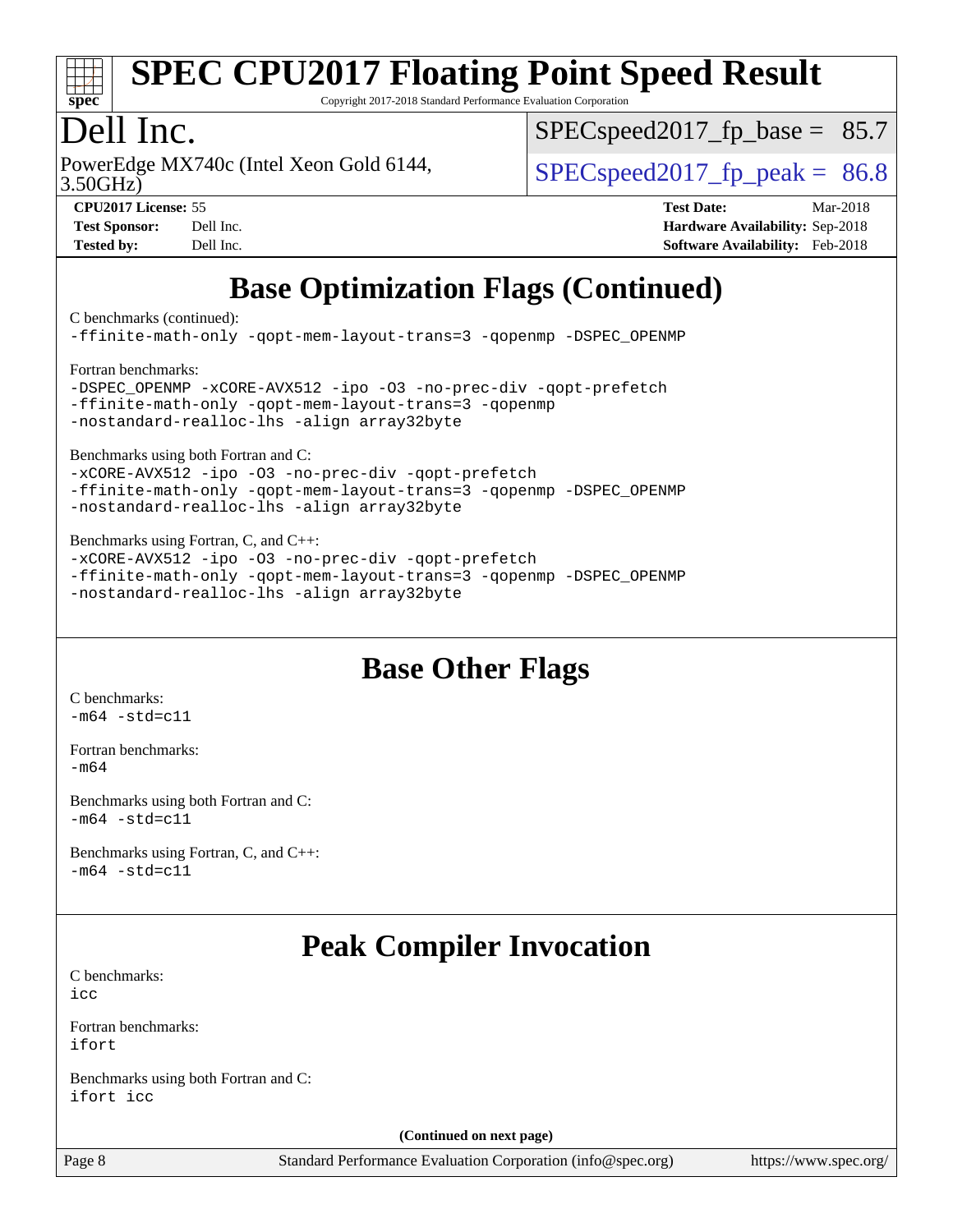

Copyright 2017-2018 Standard Performance Evaluation Corporation

## Dell Inc.

3.50GHz) PowerEdge MX740c (Intel Xeon Gold 6144,  $\vert$  [SPECspeed2017\\_fp\\_peak =](http://www.spec.org/auto/cpu2017/Docs/result-fields.html#SPECspeed2017fppeak) 86.8

 $SPECspeed2017<sub>fp</sub> base = 85.7$ 

**[CPU2017 License:](http://www.spec.org/auto/cpu2017/Docs/result-fields.html#CPU2017License)** 55 **[Test Date:](http://www.spec.org/auto/cpu2017/Docs/result-fields.html#TestDate)** Mar-2018 **[Test Sponsor:](http://www.spec.org/auto/cpu2017/Docs/result-fields.html#TestSponsor)** Dell Inc. **[Hardware Availability:](http://www.spec.org/auto/cpu2017/Docs/result-fields.html#HardwareAvailability)** Sep-2018 **[Tested by:](http://www.spec.org/auto/cpu2017/Docs/result-fields.html#Testedby)** Dell Inc. **[Software Availability:](http://www.spec.org/auto/cpu2017/Docs/result-fields.html#SoftwareAvailability)** Feb-2018

## **[Peak Compiler Invocation \(Continued\)](http://www.spec.org/auto/cpu2017/Docs/result-fields.html#PeakCompilerInvocation)**

[Benchmarks using Fortran, C, and C++:](http://www.spec.org/auto/cpu2017/Docs/result-fields.html#BenchmarksusingFortranCandCXX) [icpc](http://www.spec.org/cpu2017/results/res2018q4/cpu2017-20181001-09016.flags.html#user_CC_CXX_FCpeak_intel_icpc_18.0_c510b6838c7f56d33e37e94d029a35b4a7bccf4766a728ee175e80a419847e808290a9b78be685c44ab727ea267ec2f070ec5dc83b407c0218cded6866a35d07) [icc](http://www.spec.org/cpu2017/results/res2018q4/cpu2017-20181001-09016.flags.html#user_CC_CXX_FCpeak_intel_icc_18.0_66fc1ee009f7361af1fbd72ca7dcefbb700085f36577c54f309893dd4ec40d12360134090235512931783d35fd58c0460139e722d5067c5574d8eaf2b3e37e92) [ifort](http://www.spec.org/cpu2017/results/res2018q4/cpu2017-20181001-09016.flags.html#user_CC_CXX_FCpeak_intel_ifort_18.0_8111460550e3ca792625aed983ce982f94888b8b503583aa7ba2b8303487b4d8a21a13e7191a45c5fd58ff318f48f9492884d4413fa793fd88dd292cad7027ca)

#### **[Peak Portability Flags](http://www.spec.org/auto/cpu2017/Docs/result-fields.html#PeakPortabilityFlags)**

Same as Base Portability Flags

## **[Peak Optimization Flags](http://www.spec.org/auto/cpu2017/Docs/result-fields.html#PeakOptimizationFlags)**

[C benchmarks](http://www.spec.org/auto/cpu2017/Docs/result-fields.html#Cbenchmarks):

 619.lbm\_s: [-prof-gen](http://www.spec.org/cpu2017/results/res2018q4/cpu2017-20181001-09016.flags.html#user_peakPASS1_CFLAGSPASS1_LDFLAGS619_lbm_s_prof_gen_5aa4926d6013ddb2a31985c654b3eb18169fc0c6952a63635c234f711e6e63dd76e94ad52365559451ec499a2cdb89e4dc58ba4c67ef54ca681ffbe1461d6b36)(pass 1) [-prof-use](http://www.spec.org/cpu2017/results/res2018q4/cpu2017-20181001-09016.flags.html#user_peakPASS2_CFLAGSPASS2_LDFLAGS619_lbm_s_prof_use_1a21ceae95f36a2b53c25747139a6c16ca95bd9def2a207b4f0849963b97e94f5260e30a0c64f4bb623698870e679ca08317ef8150905d41bd88c6f78df73f19)(pass 2) [-O2](http://www.spec.org/cpu2017/results/res2018q4/cpu2017-20181001-09016.flags.html#user_peakPASS1_COPTIMIZE619_lbm_s_f-O2) [-xCORE-AVX512](http://www.spec.org/cpu2017/results/res2018q4/cpu2017-20181001-09016.flags.html#user_peakPASS2_COPTIMIZE619_lbm_s_f-xCORE-AVX512) [-qopt-prefetch](http://www.spec.org/cpu2017/results/res2018q4/cpu2017-20181001-09016.flags.html#user_peakPASS1_COPTIMIZEPASS2_COPTIMIZE619_lbm_s_f-qopt-prefetch) [-ipo](http://www.spec.org/cpu2017/results/res2018q4/cpu2017-20181001-09016.flags.html#user_peakPASS2_COPTIMIZE619_lbm_s_f-ipo) [-O3](http://www.spec.org/cpu2017/results/res2018q4/cpu2017-20181001-09016.flags.html#user_peakPASS2_COPTIMIZE619_lbm_s_f-O3) [-ffinite-math-only](http://www.spec.org/cpu2017/results/res2018q4/cpu2017-20181001-09016.flags.html#user_peakPASS1_COPTIMIZEPASS2_COPTIMIZE619_lbm_s_f_finite_math_only_cb91587bd2077682c4b38af759c288ed7c732db004271a9512da14a4f8007909a5f1427ecbf1a0fb78ff2a814402c6114ac565ca162485bbcae155b5e4258871) [-no-prec-div](http://www.spec.org/cpu2017/results/res2018q4/cpu2017-20181001-09016.flags.html#user_peakPASS2_COPTIMIZE619_lbm_s_f-no-prec-div) [-qopt-mem-layout-trans=3](http://www.spec.org/cpu2017/results/res2018q4/cpu2017-20181001-09016.flags.html#user_peakPASS1_COPTIMIZEPASS2_COPTIMIZE619_lbm_s_f-qopt-mem-layout-trans_de80db37974c74b1f0e20d883f0b675c88c3b01e9d123adea9b28688d64333345fb62bc4a798493513fdb68f60282f9a726aa07f478b2f7113531aecce732043) [-DSPEC\\_SUPPRESS\\_OPENMP](http://www.spec.org/cpu2017/results/res2018q4/cpu2017-20181001-09016.flags.html#suite_peakPASS1_COPTIMIZE619_lbm_s_DSPEC_SUPPRESS_OPENMP) [-qopenmp](http://www.spec.org/cpu2017/results/res2018q4/cpu2017-20181001-09016.flags.html#user_peakPASS2_COPTIMIZE619_lbm_s_qopenmp_16be0c44f24f464004c6784a7acb94aca937f053568ce72f94b139a11c7c168634a55f6653758ddd83bcf7b8463e8028bb0b48b77bcddc6b78d5d95bb1df2967) [-DSPEC\\_OPENMP](http://www.spec.org/cpu2017/results/res2018q4/cpu2017-20181001-09016.flags.html#suite_peakPASS2_COPTIMIZE619_lbm_s_DSPEC_OPENMP)

 638.imagick\_s: [-xCORE-AVX512](http://www.spec.org/cpu2017/results/res2018q4/cpu2017-20181001-09016.flags.html#user_peakCOPTIMIZE638_imagick_s_f-xCORE-AVX512) [-ipo](http://www.spec.org/cpu2017/results/res2018q4/cpu2017-20181001-09016.flags.html#user_peakCOPTIMIZE638_imagick_s_f-ipo) [-O3](http://www.spec.org/cpu2017/results/res2018q4/cpu2017-20181001-09016.flags.html#user_peakCOPTIMIZE638_imagick_s_f-O3) [-no-prec-div](http://www.spec.org/cpu2017/results/res2018q4/cpu2017-20181001-09016.flags.html#user_peakCOPTIMIZE638_imagick_s_f-no-prec-div) [-qopt-prefetch](http://www.spec.org/cpu2017/results/res2018q4/cpu2017-20181001-09016.flags.html#user_peakCOPTIMIZE638_imagick_s_f-qopt-prefetch) [-ffinite-math-only](http://www.spec.org/cpu2017/results/res2018q4/cpu2017-20181001-09016.flags.html#user_peakCOPTIMIZE638_imagick_s_f_finite_math_only_cb91587bd2077682c4b38af759c288ed7c732db004271a9512da14a4f8007909a5f1427ecbf1a0fb78ff2a814402c6114ac565ca162485bbcae155b5e4258871) [-qopt-mem-layout-trans=3](http://www.spec.org/cpu2017/results/res2018q4/cpu2017-20181001-09016.flags.html#user_peakCOPTIMIZE638_imagick_s_f-qopt-mem-layout-trans_de80db37974c74b1f0e20d883f0b675c88c3b01e9d123adea9b28688d64333345fb62bc4a798493513fdb68f60282f9a726aa07f478b2f7113531aecce732043) [-qopenmp](http://www.spec.org/cpu2017/results/res2018q4/cpu2017-20181001-09016.flags.html#user_peakCOPTIMIZE638_imagick_s_qopenmp_16be0c44f24f464004c6784a7acb94aca937f053568ce72f94b139a11c7c168634a55f6653758ddd83bcf7b8463e8028bb0b48b77bcddc6b78d5d95bb1df2967) [-DSPEC\\_OPENMP](http://www.spec.org/cpu2017/results/res2018q4/cpu2017-20181001-09016.flags.html#suite_peakCOPTIMIZE638_imagick_s_DSPEC_OPENMP)

644.nab\_s: Same as 638.imagick\_s

[Fortran benchmarks](http://www.spec.org/auto/cpu2017/Docs/result-fields.html#Fortranbenchmarks): [-prof-gen](http://www.spec.org/cpu2017/results/res2018q4/cpu2017-20181001-09016.flags.html#user_FCpeak_prof_gen_5aa4926d6013ddb2a31985c654b3eb18169fc0c6952a63635c234f711e6e63dd76e94ad52365559451ec499a2cdb89e4dc58ba4c67ef54ca681ffbe1461d6b36)(pass 1) [-prof-use](http://www.spec.org/cpu2017/results/res2018q4/cpu2017-20181001-09016.flags.html#user_FCpeak_prof_use_1a21ceae95f36a2b53c25747139a6c16ca95bd9def2a207b4f0849963b97e94f5260e30a0c64f4bb623698870e679ca08317ef8150905d41bd88c6f78df73f19)(pass 2) [-DSPEC\\_SUPPRESS\\_OPENMP](http://www.spec.org/cpu2017/results/res2018q4/cpu2017-20181001-09016.flags.html#suite_FCpeak_DSPEC_SUPPRESS_OPENMP) [-DSPEC\\_OPENMP](http://www.spec.org/cpu2017/results/res2018q4/cpu2017-20181001-09016.flags.html#suite_FCpeak_DSPEC_OPENMP) [-O2](http://www.spec.org/cpu2017/results/res2018q4/cpu2017-20181001-09016.flags.html#user_FCpeak_f-O2) [-xCORE-AVX512](http://www.spec.org/cpu2017/results/res2018q4/cpu2017-20181001-09016.flags.html#user_FCpeak_f-xCORE-AVX512) [-qopt-prefetch](http://www.spec.org/cpu2017/results/res2018q4/cpu2017-20181001-09016.flags.html#user_FCpeak_f-qopt-prefetch) [-ipo](http://www.spec.org/cpu2017/results/res2018q4/cpu2017-20181001-09016.flags.html#user_FCpeak_f-ipo) [-O3](http://www.spec.org/cpu2017/results/res2018q4/cpu2017-20181001-09016.flags.html#user_FCpeak_f-O3) [-ffinite-math-only](http://www.spec.org/cpu2017/results/res2018q4/cpu2017-20181001-09016.flags.html#user_FCpeak_f_finite_math_only_cb91587bd2077682c4b38af759c288ed7c732db004271a9512da14a4f8007909a5f1427ecbf1a0fb78ff2a814402c6114ac565ca162485bbcae155b5e4258871) [-no-prec-div](http://www.spec.org/cpu2017/results/res2018q4/cpu2017-20181001-09016.flags.html#user_FCpeak_f-no-prec-div) [-qopt-mem-layout-trans=3](http://www.spec.org/cpu2017/results/res2018q4/cpu2017-20181001-09016.flags.html#user_FCpeak_f-qopt-mem-layout-trans_de80db37974c74b1f0e20d883f0b675c88c3b01e9d123adea9b28688d64333345fb62bc4a798493513fdb68f60282f9a726aa07f478b2f7113531aecce732043) [-qopenmp](http://www.spec.org/cpu2017/results/res2018q4/cpu2017-20181001-09016.flags.html#user_FCpeak_qopenmp_16be0c44f24f464004c6784a7acb94aca937f053568ce72f94b139a11c7c168634a55f6653758ddd83bcf7b8463e8028bb0b48b77bcddc6b78d5d95bb1df2967) [-nostandard-realloc-lhs](http://www.spec.org/cpu2017/results/res2018q4/cpu2017-20181001-09016.flags.html#user_FCpeak_f_2003_std_realloc_82b4557e90729c0f113870c07e44d33d6f5a304b4f63d4c15d2d0f1fab99f5daaed73bdb9275d9ae411527f28b936061aa8b9c8f2d63842963b95c9dd6426b8a) [-align array32byte](http://www.spec.org/cpu2017/results/res2018q4/cpu2017-20181001-09016.flags.html#user_FCpeak_align_array32byte_b982fe038af199962ba9a80c053b8342c548c85b40b8e86eb3cc33dee0d7986a4af373ac2d51c3f7cf710a18d62fdce2948f201cd044323541f22fc0fffc51b6)

[Benchmarks using both Fortran and C](http://www.spec.org/auto/cpu2017/Docs/result-fields.html#BenchmarksusingbothFortranandC):

621.wrf\_s:  $-\text{prof-gen}(pass 1) -\text{prof-use}(pass 2) -\text{O2} -\text{xCORE-AVX512}$ [-qopt-prefetch](http://www.spec.org/cpu2017/results/res2018q4/cpu2017-20181001-09016.flags.html#user_peakPASS1_COPTIMIZEPASS1_FOPTIMIZEPASS2_COPTIMIZEPASS2_FOPTIMIZE621_wrf_s_f-qopt-prefetch) [-ipo](http://www.spec.org/cpu2017/results/res2018q4/cpu2017-20181001-09016.flags.html#user_peakPASS2_COPTIMIZEPASS2_FOPTIMIZE621_wrf_s_f-ipo) [-O3](http://www.spec.org/cpu2017/results/res2018q4/cpu2017-20181001-09016.flags.html#user_peakPASS2_COPTIMIZEPASS2_FOPTIMIZE621_wrf_s_f-O3) [-ffinite-math-only](http://www.spec.org/cpu2017/results/res2018q4/cpu2017-20181001-09016.flags.html#user_peakPASS1_COPTIMIZEPASS1_FOPTIMIZEPASS2_COPTIMIZEPASS2_FOPTIMIZE621_wrf_s_f_finite_math_only_cb91587bd2077682c4b38af759c288ed7c732db004271a9512da14a4f8007909a5f1427ecbf1a0fb78ff2a814402c6114ac565ca162485bbcae155b5e4258871) [-no-prec-div](http://www.spec.org/cpu2017/results/res2018q4/cpu2017-20181001-09016.flags.html#user_peakPASS2_COPTIMIZEPASS2_FOPTIMIZE621_wrf_s_f-no-prec-div) [-qopt-mem-layout-trans=3](http://www.spec.org/cpu2017/results/res2018q4/cpu2017-20181001-09016.flags.html#user_peakPASS1_COPTIMIZEPASS1_FOPTIMIZEPASS2_COPTIMIZEPASS2_FOPTIMIZE621_wrf_s_f-qopt-mem-layout-trans_de80db37974c74b1f0e20d883f0b675c88c3b01e9d123adea9b28688d64333345fb62bc4a798493513fdb68f60282f9a726aa07f478b2f7113531aecce732043) [-DSPEC\\_SUPPRESS\\_OPENMP](http://www.spec.org/cpu2017/results/res2018q4/cpu2017-20181001-09016.flags.html#suite_peakPASS1_COPTIMIZEPASS1_FOPTIMIZE621_wrf_s_DSPEC_SUPPRESS_OPENMP) [-qopenmp](http://www.spec.org/cpu2017/results/res2018q4/cpu2017-20181001-09016.flags.html#user_peakPASS2_COPTIMIZEPASS2_FOPTIMIZE621_wrf_s_qopenmp_16be0c44f24f464004c6784a7acb94aca937f053568ce72f94b139a11c7c168634a55f6653758ddd83bcf7b8463e8028bb0b48b77bcddc6b78d5d95bb1df2967) [-DSPEC\\_OPENMP](http://www.spec.org/cpu2017/results/res2018q4/cpu2017-20181001-09016.flags.html#suite_peakPASS2_COPTIMIZEPASS2_FOPTIMIZE621_wrf_s_DSPEC_OPENMP) [-nostandard-realloc-lhs](http://www.spec.org/cpu2017/results/res2018q4/cpu2017-20181001-09016.flags.html#user_peakEXTRA_FOPTIMIZE621_wrf_s_f_2003_std_realloc_82b4557e90729c0f113870c07e44d33d6f5a304b4f63d4c15d2d0f1fab99f5daaed73bdb9275d9ae411527f28b936061aa8b9c8f2d63842963b95c9dd6426b8a) [-align array32byte](http://www.spec.org/cpu2017/results/res2018q4/cpu2017-20181001-09016.flags.html#user_peakEXTRA_FOPTIMIZE621_wrf_s_align_array32byte_b982fe038af199962ba9a80c053b8342c548c85b40b8e86eb3cc33dee0d7986a4af373ac2d51c3f7cf710a18d62fdce2948f201cd044323541f22fc0fffc51b6)

```
 627.cam4_s: -xCORE-AVX512 -ipo -O3 -no-prec-div -qopt-prefetch
-ffinite-math-only -qopt-mem-layout-trans=3 -qopenmp
-DSPEC_OPENMP -nostandard-realloc-lhs -align array32byte
```
**(Continued on next page)**